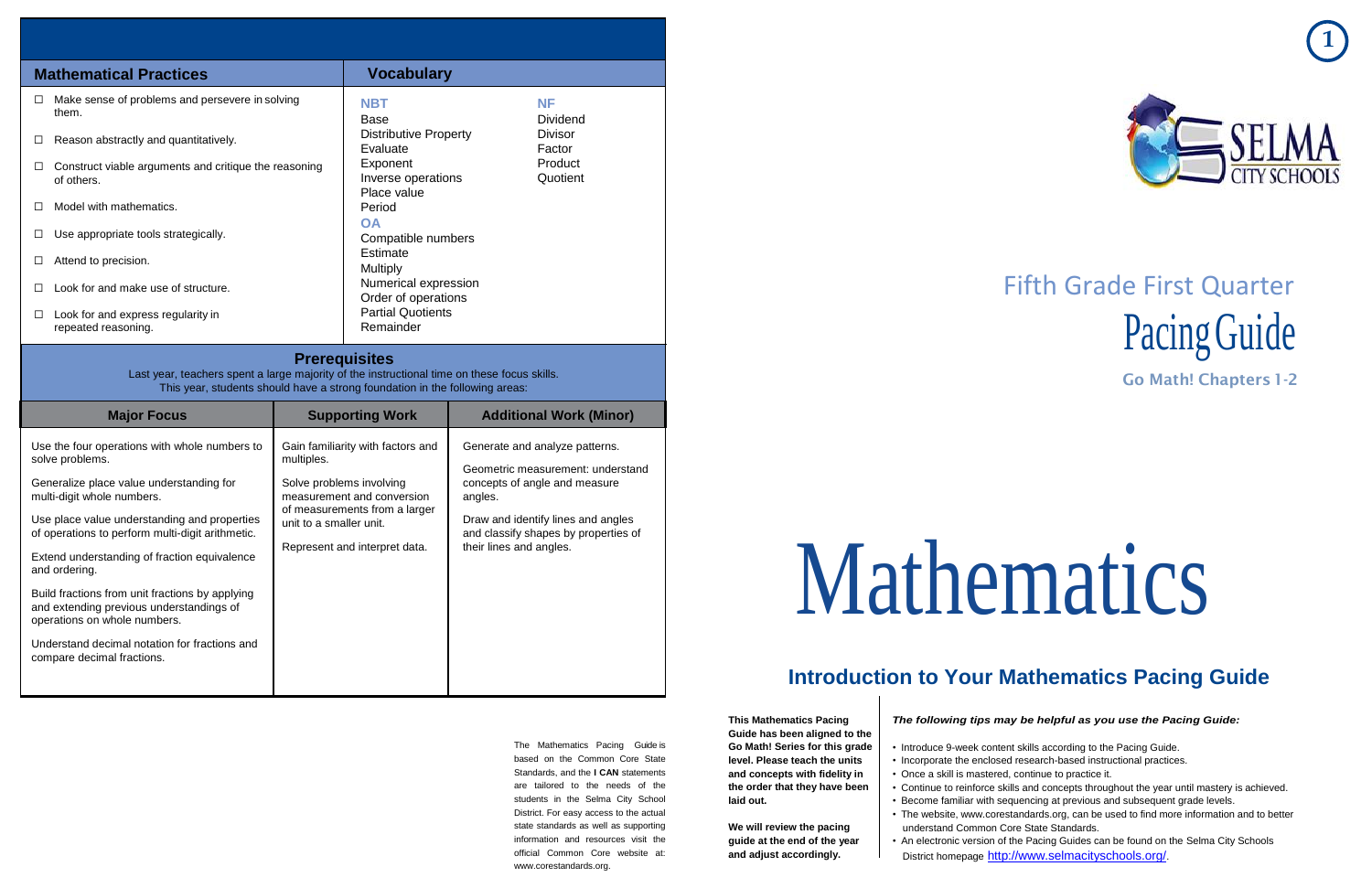## **Grade 5 Mathematics First Quarter**

| <b>Operations &amp; Algebraic Thinking</b>                                                                                                                                                                                                                                                                                                                                                                                                                                                                                                                                                                                                                                                                                                                                                                                                                                                                                                                                                                                                                                                                                      | <b>Number &amp; Operations in Base Ten</b>                                                                                                                                                                                                                                                                                                                                                                                                                                                                                                                                                                                                                                                                                                                                                                                                                                                                                                                                                                                                                                                                                  | <b>Number &amp; Operations - Fractions</b>                                                                                                                                                                                                                                                                                                                                                                                                                                                                                                                                                                                                                                                                                                                                                                                                                                                                                                                                                                                                                                                                                                                                                                                                                  | <b>Measurement &amp; Data</b>                                                                                                                                                                                                                                       | <b>Geometry</b>                                                                                                                                                                                                                                                                                                                                                                                                                               |
|---------------------------------------------------------------------------------------------------------------------------------------------------------------------------------------------------------------------------------------------------------------------------------------------------------------------------------------------------------------------------------------------------------------------------------------------------------------------------------------------------------------------------------------------------------------------------------------------------------------------------------------------------------------------------------------------------------------------------------------------------------------------------------------------------------------------------------------------------------------------------------------------------------------------------------------------------------------------------------------------------------------------------------------------------------------------------------------------------------------------------------|-----------------------------------------------------------------------------------------------------------------------------------------------------------------------------------------------------------------------------------------------------------------------------------------------------------------------------------------------------------------------------------------------------------------------------------------------------------------------------------------------------------------------------------------------------------------------------------------------------------------------------------------------------------------------------------------------------------------------------------------------------------------------------------------------------------------------------------------------------------------------------------------------------------------------------------------------------------------------------------------------------------------------------------------------------------------------------------------------------------------------------|-------------------------------------------------------------------------------------------------------------------------------------------------------------------------------------------------------------------------------------------------------------------------------------------------------------------------------------------------------------------------------------------------------------------------------------------------------------------------------------------------------------------------------------------------------------------------------------------------------------------------------------------------------------------------------------------------------------------------------------------------------------------------------------------------------------------------------------------------------------------------------------------------------------------------------------------------------------------------------------------------------------------------------------------------------------------------------------------------------------------------------------------------------------------------------------------------------------------------------------------------------------|---------------------------------------------------------------------------------------------------------------------------------------------------------------------------------------------------------------------------------------------------------------------|-----------------------------------------------------------------------------------------------------------------------------------------------------------------------------------------------------------------------------------------------------------------------------------------------------------------------------------------------------------------------------------------------------------------------------------------------|
| <b>*Weeks 1-3 Review the previous grade level</b><br>standards<br><b>*Week 4-Start the Core Standards</b><br><b>4.0A.1:</b> Interpret and write equations for<br>multiplicative comparisons.<br>$\Box$ I can write multiplication equations.<br>$\bullet$ Lesson 2.1<br>4.0A.1<br>$\Box$ I CAN interpret and understand an equation<br>as a comparison using groups.<br>$\Box$ I CAN explain a multiplication equation.<br><b>4.0A.2:</b> Solve problems with whole numbers<br>using the four operations. Interpret and write<br>equations for multiplicative comparisons.<br>$\bullet$ Lesson 2.1<br>4.0A.2<br>$\Box$ I CAN represent word problems using<br>equations with a letter standing for the<br>unknown number.<br>4.0A.3: Determine and justify solutions<br>for multi-step word problems, including<br>problems where remainders must be<br>interpreted.<br>Write equations to show<br>a.<br>solutions for multi-step word<br>problems with a letter<br>standing for the unknown<br>quantity.<br>Determine reasonableness of<br>answers for multi-step word<br>problems, using mental<br>computation and estimation | NBT.7: Read and write multi-digit whole number<br>using base-ten numerals, number names, and<br>expanded form.<br>$\Box$ I can read and write larger whole numbers<br>using numerals, words and in expanded<br>form.<br>I can compare two larger numbers by using justifying the conclusions.<br>$\Box$<br>what I know about the values in each<br>place. symbols to show the comparison.<br>4.NBT.7: Read and write multi-digit whole numbers<br>base-ten numerals, number names, and<br>using<br>expanded form.<br>$\Box$ I can read and write larger whole numbers<br>using numerals, words and in expanded<br>form.<br>I can compare two larger numbers by using<br>what I know about the values in each<br>place. symbols to show the comparison.<br>4.NBT.9: Use place value understanding to round<br>multi-digit whole numbers to any place.<br>$\Box$ I can round larger whole numbers to any<br>place.<br><b>Lesson 1.4</b><br><b>4.NBT.4:</b> Fluently add and subtract multi-digit<br>whole numbers using the standard algorithm.<br>$\bullet$ Lessons 1.6-1.8<br><b>SchoolsPLP: Lesson 4</b><br><b>5.NBT.1</b> | <b>4.NF.14:</b> Compare two fractions with<br>different numerators and different<br>denominators using concrete models,<br>benchmarks $(0, \frac{1}{2}, 1)$ , common denominators,<br>and/or common numerators, recording the<br>comparisons with symbols $\ge$ , $=$ , or $\lt$ , and<br>a. Explain that comparison of two fractions is<br>valid only when the two fractions refer to the<br>same whole.<br>$\Box$ I can compare two fractions with<br>different numerators and different<br>denominators by creating common<br>denominators or numerators or by<br>comparing them to a benchmark fraction<br>like one-half.<br>$\Box$ I can recognize that comparisons of<br>fractions are valid only when the two<br>fractions refer to the same whole.<br>• Lesson $6.6 - 6.8$<br>4.NF.15: Model and justify<br>decompositions of fractions and explain<br>addition and subtraction of fractions as<br>joining or separating parts referring to<br>the same whole.<br>Decompose a fraction as a sum of<br>a.<br>unit fractions and as a sum of<br>fractions with the same denominator<br>in more than one way using area<br>models, length models, and<br>equations.<br>b. Add and subtract fractions and mixed<br>numbers with like denominators using | <b>4.MD.23:</b> Apply the area and perimeter<br>formulas for rectangles in real-world and<br>mathematical situations.<br>$\Box$ I can use what I know about area and<br>perimeter to solve real world problems<br>involving rectangles.<br><b>Lessons 13.1-13.5</b> | 4.G.27: Draw points, lines, line segments,<br>rays, angles (right, acute, obtuse), and<br>perpendicular and parallel lines and identify<br>these in two-dimensional figures.<br>$\Box$ I can identify and draw points, lines, line<br>segments, rays, angles and perpendicular<br>& parallel lines.<br>$\Box$ I can classify two-dimensional shapes<br>based on what I know about their<br>geometrical attributes.<br>• Lessons 10.1 and 10.3 |
| strategies including rounding.<br>$\bullet$ Lesson 2.2<br>4.0A.3<br>$\Box$ I CAN apply addition and subtraction to<br>solve multi-step word problems.<br>$\Box$ I CAN estimate and tell if my answer is<br>reasonable using rounding.                                                                                                                                                                                                                                                                                                                                                                                                                                                                                                                                                                                                                                                                                                                                                                                                                                                                                           | $\Box$ I CAN understand that each place<br>value is 10 times larger to the place on<br>its right and the inverse also applies.<br>5.NBT.1: Recognize that in a multi-digit<br>number, a digit in one place represents 10<br>times as much as it represents in the place to<br>its right and 1/10 of what it represents in the<br>place to its left.<br>• Lessons 1.1-1.2<br><b>SchoolsPLP: Lesson 1</b><br><b>Ready Common Core: Lesson 1</b><br><b>5.NBT.2</b><br>$\Box$ I CAN write any number in expanded<br>notation or by using powers of 10.<br>5.NBT.2: Explain patterns in the number of<br>zeros of the product when multiplying a                                                                                                                                                                                                                                                                                                                                                                                                                                                                                 | fraction equivalence, properties of<br>operations, and the relationship<br>between addition and subtraction.<br>Solve word problems<br>c.<br>involving addition and<br>subtraction of fractions and<br>mixed numbers having like<br>denominators, using<br>drawings, visual fraction<br>models, and equations to<br>represent the problem.<br>$\Box$ I can understand addition and subtraction<br>of fractions as joining and separating parts<br>referring to the same whole.                                                                                                                                                                                                                                                                                                                                                                                                                                                                                                                                                                                                                                                                                                                                                                              |                                                                                                                                                                                                                                                                     |                                                                                                                                                                                                                                                                                                                                                                                                                                               |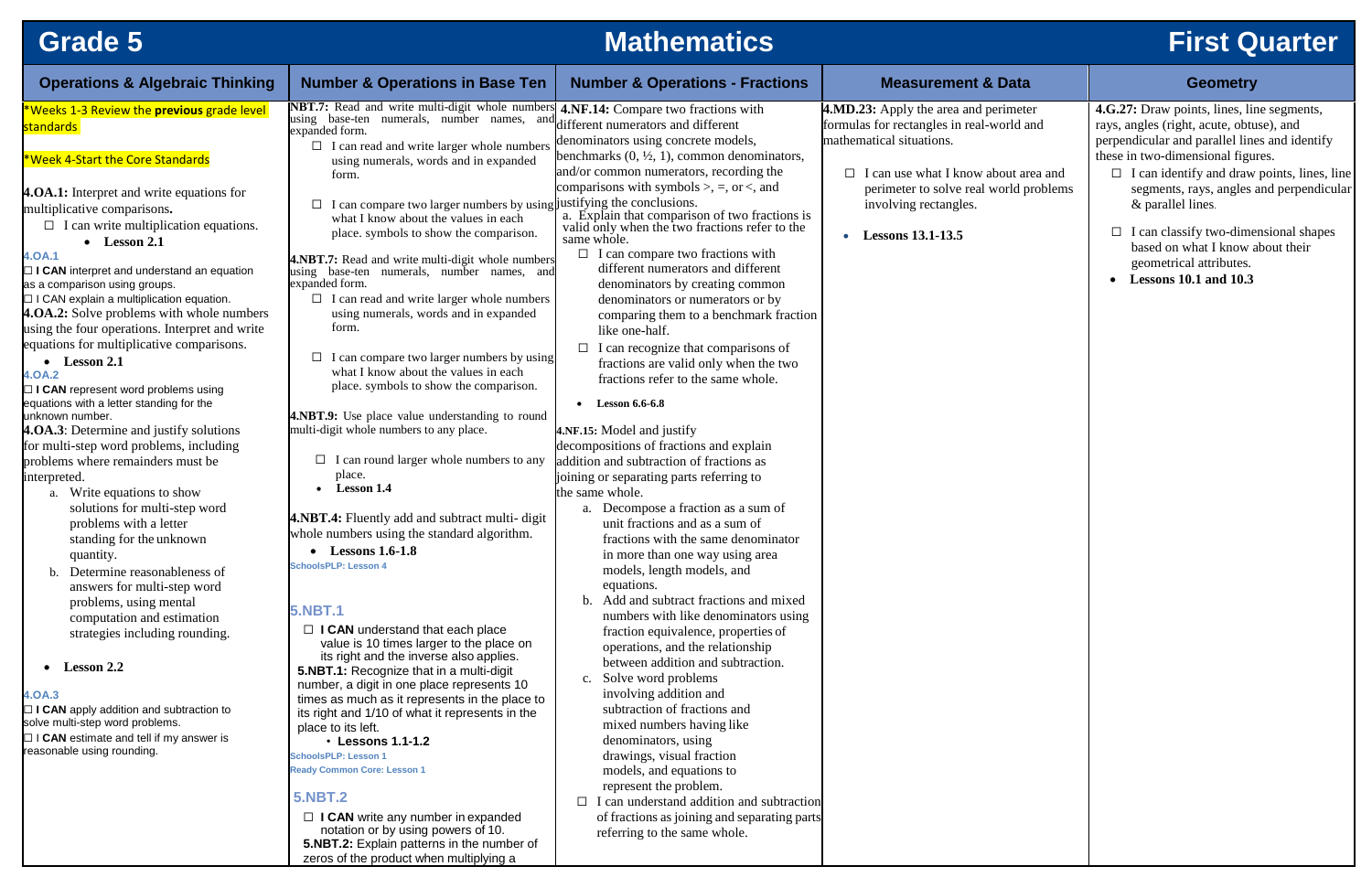#### **5.OA.1**

□ **I CAN** use the order of operations with whole numbers.

**5.OA.1:** Use parentheses, brackets, or braces in numerical expressions, and *evaluate expressions* with these symbols. **Lessons 1.11-1.12**

□ **I CAN** read, write, and interpret expressions.

**SchoolsPLP: Lessons 98,99,100,102 Ready Common Core: Lesson 19**

### **5.OA.2**

**5.OA.2:** Write simple expressions that record calculations with numbers and *interpret numerical expressions without evaluating them.* **Lesson 1.10**

### **SchoolsPLP: Lessons 10,95,96,97,101**

□ **I CAN** fluently multiply multi-digit whole numbers. **5.NBT.5:** *Fluently multiply* multi-digit whole numbers using the standard algorithm.

**Ready Common Core: Lesson 19**

number by powers of 10 and explain patterns in the placement of the decimal point when a decimal is multiplied or divided by a power of 10. Use whole- number exponents to denote powers of 10.

• **Lessons 1.4-1.5** • **Lessons 4.1 and 4.3-4.4 SchoolsPLP: Lesson 13**

□ **I CAN** divide with a two-digit divisor using various strategies. **5.NBT.6:** Find whole-number quotients of whole numbers with up to four-digit dividends and two-digit divisors, using strategies based on place value, the properties of operations, and/or the relationship between multiplication and division. Illustrate and explain the calculation by using equations, rectangular arrays, and/or area models. Lessons 1.3 and 1.8-1.9 Lessons 2.1-2.2 **SchoolsPLP: Lessons 16,17,18,19,20,21,22,23,24,103,109**

**Ready Common Core: Lesson 2**

### **5.NBT.5**

 **Lesson 1.6-1.7** SchoolsPLP: Lessons 6,7,12,14,15 Ready Common Core: Lesson 5 and 6

□ **I CAN** understand multiplication by comparing the sizes of the factors in related multiplication problems.

### **5.NBT.6**

- ☐ I can decompose a fraction into a sum of fractions with the same denominator in more than one way and justify my work using models.
- $\Box$  I can add and subtract mixed numbers with like denominators.
- $\Box$  I can solve word problems involving addition and subtraction of fractions that refer to the same whole and that have like denominators.
- **Lesson 7.1**
- **Lessons 7.2 and 7.6**
- **Lessons 7.7-7.9**

**Lessons 7.3-7.5 and 7.10**

**5.NF.5**

**5.NF.5:** Interpret multiplication as scaling (resizing), by:

**5.NF.5a:** Comparing the size of a product to the size of one factor on the basis of the size of the other factor, without performing the indicated multiplication.

**Lessons 7.5, 7.8**

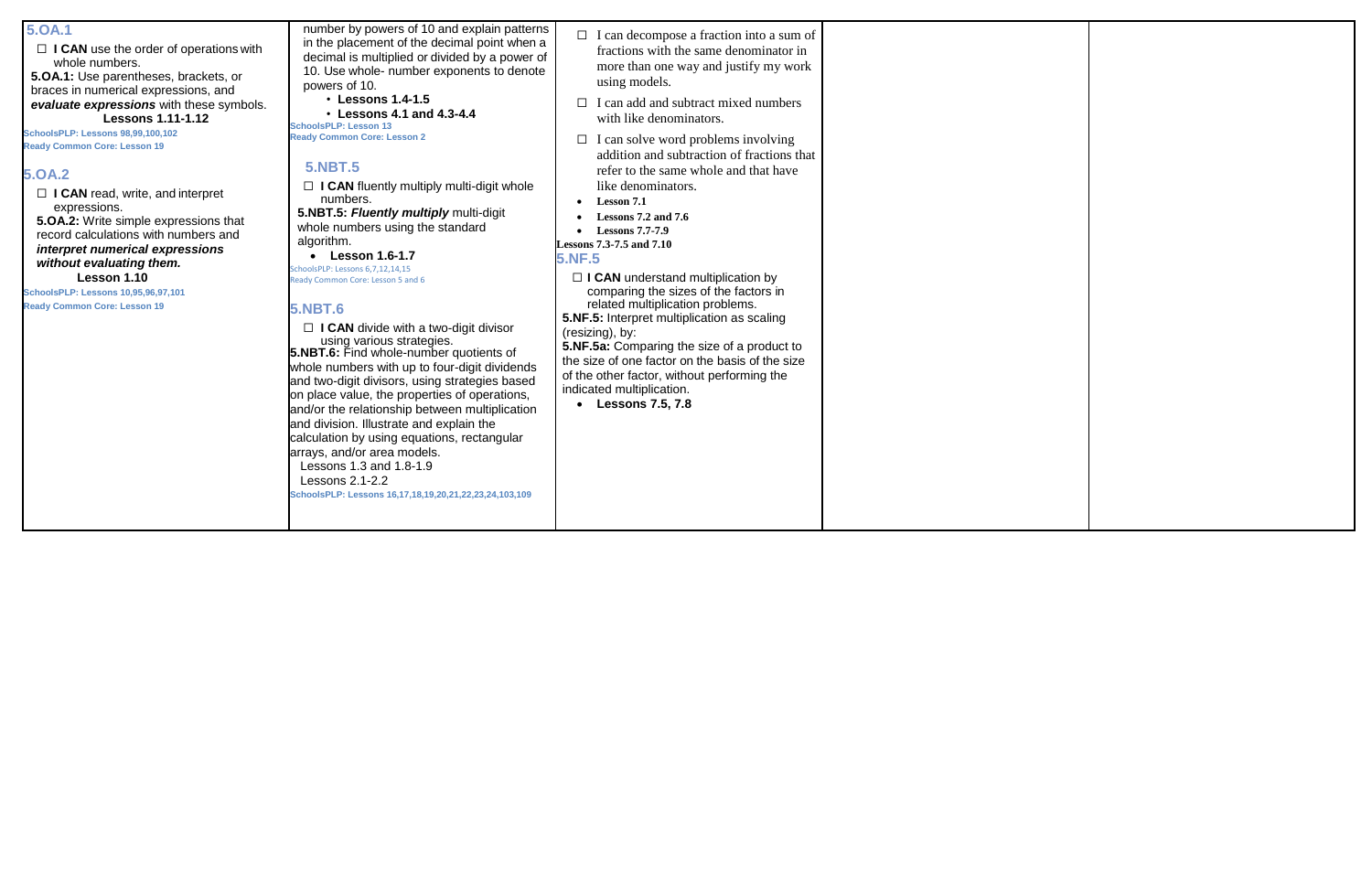# Fifth Grade Second Quarter Pacing Guide

**Go Math! Chapters 3-5**

# Mathematics

## **Introduction to Your Mathematics Pacing Guide**

.

The Mathematics Pacing Guide is based on the Common Core State Standards, and the **I CAN** statements are tailored to the needs of the students in the Selma City School District. For easy access to the actual state standards as well as supporting information and resources visit the official Common Core website at: [www.corestandards.org.](http://www.corestandards.org/)

**Guide has been aligned to the Go Math! Series for this grade level. Please teach the units and concepts with fidelity in the order that they have been laid out.**

**We will review the pacing guide at the end of the year and adjust accordingly.**

*The following tips may be helpful as you use the Pacing Guide:*

- Introduce 9-week content skills according to the Pacing Guide.
- Incorporate the enclosed research-based instructional practices.
- Once a skill is mastered, continue to practice it.
- Continue to reinforce skills and concepts throughout the year until mastery is

achieved.

• Become familiar with sequencing at previous and subsequent grade levels.

• The website, [www.corestandards.org, c](http://www.corestandards.org/)an be used to find more information and to better understand

• An electronic version of the Pacing Guides can be found on the Selma City Schools District homepage

- 
- Common Core State Standards.
- [http://www.selmacityschools.org/.](http://www.selmacityschools.org/)



| <b>Major Focus</b>                                                                                                                                                                                                                                                                                                                                                                                                                                                                                                            | <b>Supporting Work</b>                                                                                                                                                                                 | <b>Additional Work (Minor)</b>                                                                                                                                                                                           |
|-------------------------------------------------------------------------------------------------------------------------------------------------------------------------------------------------------------------------------------------------------------------------------------------------------------------------------------------------------------------------------------------------------------------------------------------------------------------------------------------------------------------------------|--------------------------------------------------------------------------------------------------------------------------------------------------------------------------------------------------------|--------------------------------------------------------------------------------------------------------------------------------------------------------------------------------------------------------------------------|
| Use the four operations with whole numbers to<br>solve problems.<br>Generalize place value understanding for<br>multi-digit whole numbers.<br>Use place value understanding and properties<br>of operations to perform multi-digit arithmetic.<br>Extend understanding of fraction equivalence<br>and ordering.<br>Build fractions from unit fractions by applying<br>and extending previous understandings of<br>operations on whole numbers.<br>Understand decimal notation for fractions and<br>compare decimal fractions. | Gain familiarity with factors and<br>multiples.<br>Solve problems involving<br>measurement and conversion<br>of measurements from a larger<br>unit to a smaller unit.<br>Represent and interpret data. | Generate and analyze patterns.<br>Geometric measurement: understand<br>concepts of angle and measure<br>angles.<br>Draw and identify lines and angles<br>and classify shapes by properties of<br>their lines and angles. |
|                                                                                                                                                                                                                                                                                                                                                                                                                                                                                                                               |                                                                                                                                                                                                        | <b>This Mathematics Pacing</b><br>And de trace tracer all model to the                                                                                                                                                   |

| <b>Mathematical Practices</b>                                                                                                                                              | <b>Vocabulary</b>                              |                         |  |  |  |
|----------------------------------------------------------------------------------------------------------------------------------------------------------------------------|------------------------------------------------|-------------------------|--|--|--|
| Make sense of problems and persevere in solving<br>$\Box$<br>them.                                                                                                         | <b>Benchmark</b>                               | Ones                    |  |  |  |
| Reason abstractly and quantitatively.<br>$\Box$                                                                                                                            | Compatible numbers<br>Decimal                  | Pattern<br>Product      |  |  |  |
| Construct viable arguments and critique the reasoning<br>of others.                                                                                                        | Decimal point<br><b>Dividend</b>               | Place value<br>Quotient |  |  |  |
| Model with mathematics.<br>$\mathsf{L}$                                                                                                                                    | Divisor                                        | Remainder               |  |  |  |
| Use appropriate tools strategically.<br>□                                                                                                                                  | <b>Equivalent fractions</b><br><b>Estimate</b> | Round<br>Sequence       |  |  |  |
| Attend to precision.<br>$\Box$                                                                                                                                             | <b>Expanded Form</b>                           | <b>Tenths</b>           |  |  |  |
| Look for and make use of structure.<br>П                                                                                                                                   | Exponent<br><b>Hundredths</b>                  | Term<br>Thousandths     |  |  |  |
| Look for and express regularity in<br>□<br>repeated reasoning.                                                                                                             | Multiplication                                 |                         |  |  |  |
| <b>Prerequisite</b>                                                                                                                                                        |                                                |                         |  |  |  |
| Last year, teachers spent a large majority of the instructional time on these focus skills.<br>This year, students should have a strong foundation in the following areas: |                                                |                         |  |  |  |
| <b>Additional Work (Minor)</b><br><b>Major Focus</b><br><b>Supporting Work</b>                                                                                             |                                                |                         |  |  |  |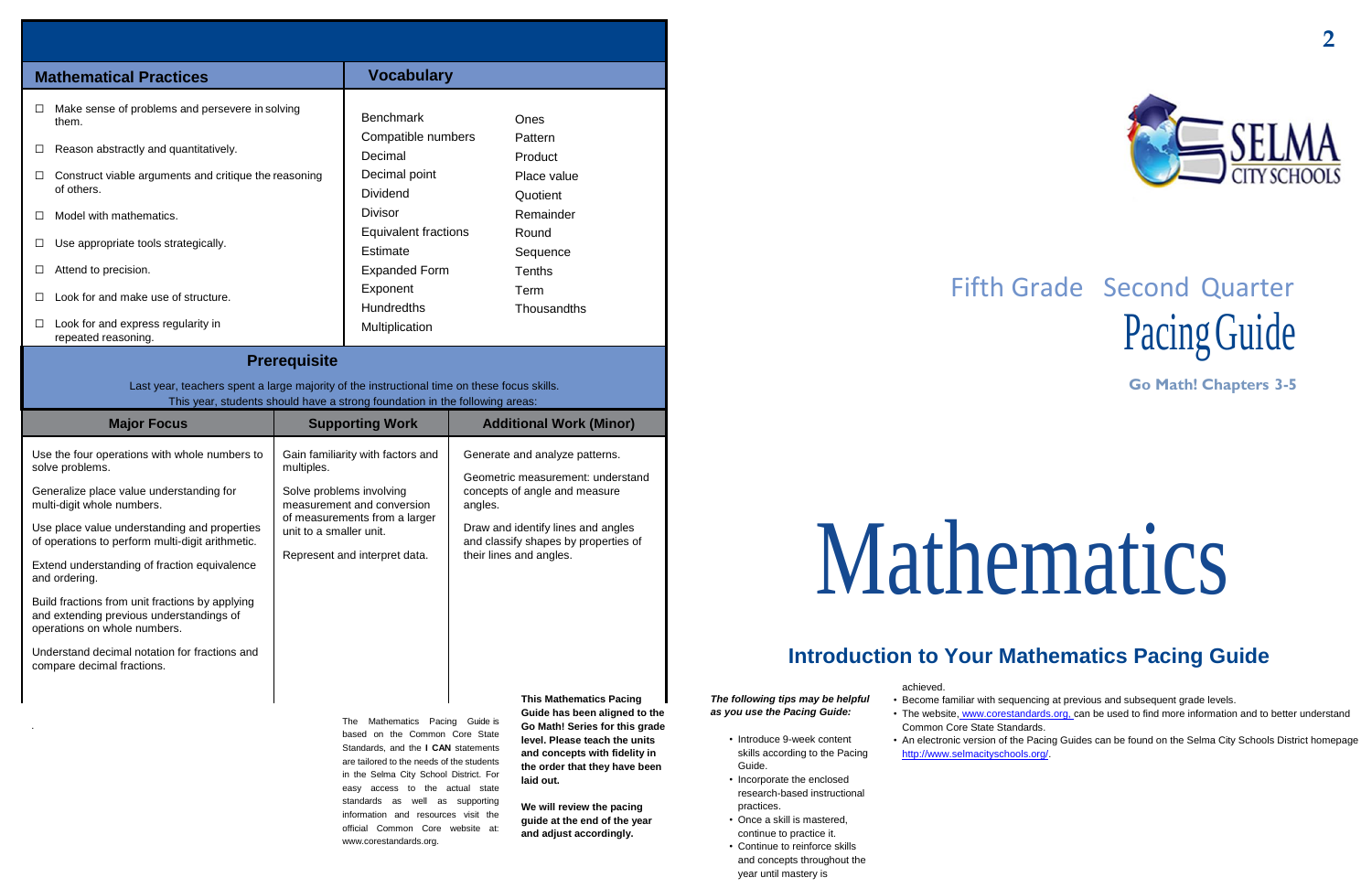| <b>Grade 5</b>                                                                                                                           |                                                                                                                                                                                                                                                                                                                                                                                                                                                                                                                                                                                                                                                                                                                                                                                                                                                                                                                                                                                                                                                                                                                                                                                                                                                                                                                                                                                                                                                                                                                                                                                                                                                                                   | <b>Mathematics</b>                                                                                                                       |                                                                                                                                          | <b>Second Quarter</b>                                                                                                                    |
|------------------------------------------------------------------------------------------------------------------------------------------|-----------------------------------------------------------------------------------------------------------------------------------------------------------------------------------------------------------------------------------------------------------------------------------------------------------------------------------------------------------------------------------------------------------------------------------------------------------------------------------------------------------------------------------------------------------------------------------------------------------------------------------------------------------------------------------------------------------------------------------------------------------------------------------------------------------------------------------------------------------------------------------------------------------------------------------------------------------------------------------------------------------------------------------------------------------------------------------------------------------------------------------------------------------------------------------------------------------------------------------------------------------------------------------------------------------------------------------------------------------------------------------------------------------------------------------------------------------------------------------------------------------------------------------------------------------------------------------------------------------------------------------------------------------------------------------|------------------------------------------------------------------------------------------------------------------------------------------|------------------------------------------------------------------------------------------------------------------------------------------|------------------------------------------------------------------------------------------------------------------------------------------|
| <b>Operations &amp; Algebraic Thinking</b>                                                                                               | <b>Number &amp; Operations in Base Ten</b>                                                                                                                                                                                                                                                                                                                                                                                                                                                                                                                                                                                                                                                                                                                                                                                                                                                                                                                                                                                                                                                                                                                                                                                                                                                                                                                                                                                                                                                                                                                                                                                                                                        | <b>Number &amp; Operations - Fractions</b>                                                                                               | <b>Measurement &amp; Data</b>                                                                                                            | <b>Geometry</b>                                                                                                                          |
| This is not a focus area<br>during this quarter.<br>Continue to reinforce skills and<br>concepts previously introduced,<br>as necessary. | <b>5.NBT.2</b><br>$\Box$ I CAN write any decimal in expanded<br>notation.<br>5.NBT.2: Explain patterns in the number of<br>zeros of the product when multiplying a<br>number by powers of 10 and explain patterns<br>in the placement of the decimal point when a<br>decimal is multiplied or divided by a power of<br>10. Use whole- number exponents to denote<br>powers of 10.<br><b>· Lessons 4.7-4.8</b><br>• Lessons 5.1, 5.4 and 5.6<br><b>SchoolsPLP: Lessons 5 and 40</b><br><b>Ready Common Core: Lesson 3</b><br><b>5.NBT.4</b><br>$\Box$ I CAN round decimals to any place.<br>5.NBT.4: Use place value understanding to round<br>decimals to any place.<br>Lesson 3.4<br><b>SchoolsPLP: Lessons 4 and 33</b><br><b>Ready Common Core: Lesson 4</b><br><b>5.NBT.7</b><br>$\Box$ I CAN add decimals to the hundredths<br>using various strategies.<br>$\Box$ I CAN subtract decimals to the<br>hundredths using various<br>strategies.<br>$\Box$ I CAN multiply decimals to the<br>hundredths using various<br>strategies.<br>$\Box$ I CAN divide decimals to the<br>hundredths using various<br>strategies.<br>NBT.7: Add, subtract, multiply, and divide<br>decimals to hundredths, using concrete<br>models or drawings and strategies<br>based on place value, properties of<br>operations, and/or the relationship between<br>addition and subtraction; relate the strategy<br>to a written method, and explain the<br>reasoning used.<br><b>· Lessons 3.5-3.12</b><br>SchoolsPLP: Lessons 8,9,28,29,30 ,31,32,33,34,35,36,37,<br>39,41,42,43,44,45,46,47,48,50,52,53,54,55,56,57,58,59,60,104,<br>105,106,107,108,110<br><b>Ready Common Core: Lessons 7,8,9</b> | This is not a focus area<br>during this quarter.<br>Continue to reinforce skills and<br>concepts previously introduced,<br>as necessary. | This is not a focus area<br>during this quarter.<br>Continue to reinforce skills and<br>concepts previously introduced,<br>as necessary. | This is not a focus area<br>during this quarter.<br>Continue to reinforce skills and<br>concepts previously introduced,<br>as necessary. |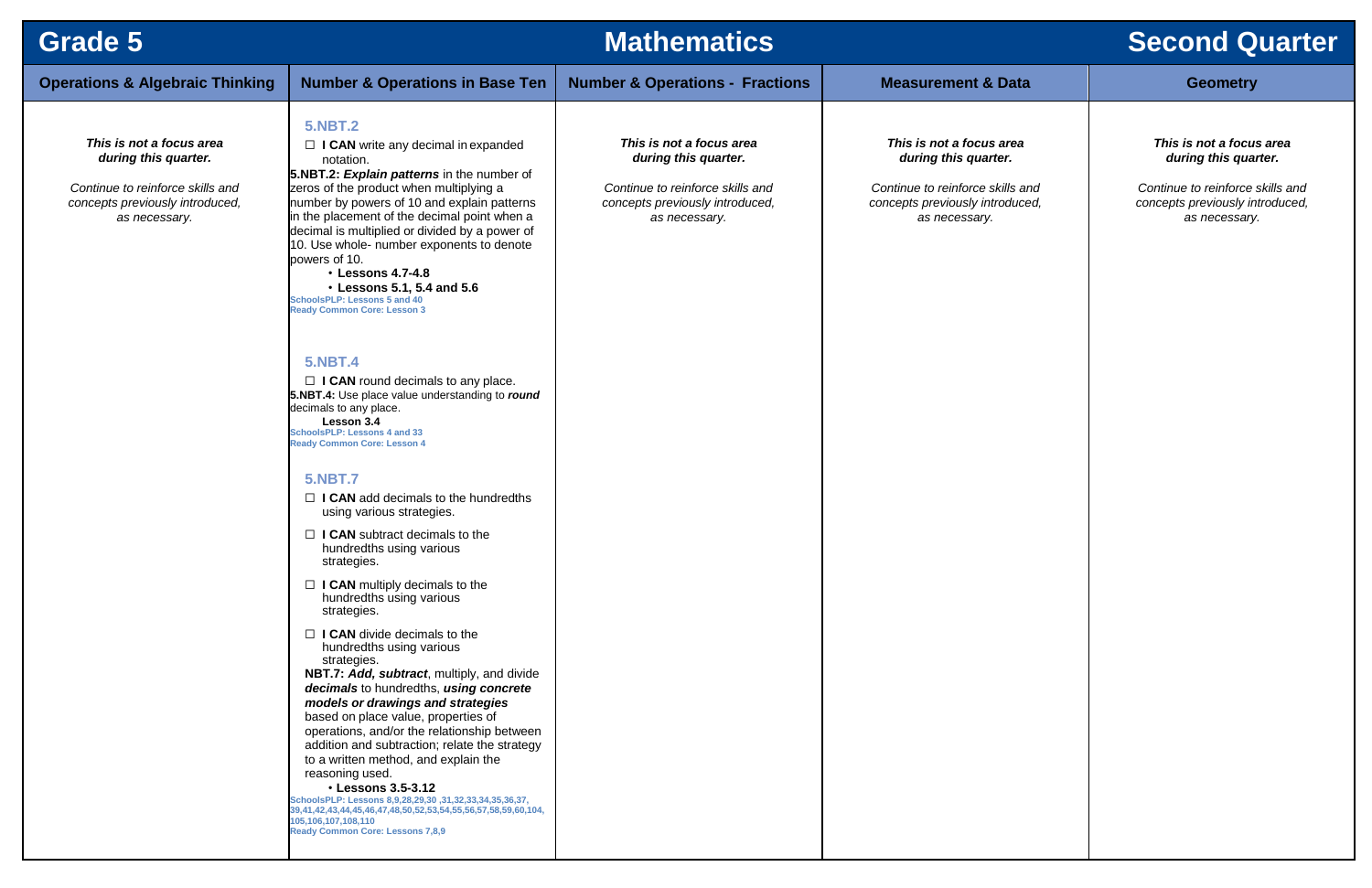



# Fifth Grade Third Quarter Pacing Guide

**Go Math! Chapters6-8**

# Mathematics

## **Introduction to Your Mathematics Pacing Guide**

The Mathematics Pacing Guide is based on the Common Core State Standards, and the **I CAN** statements are tailored to the needs of the students in the Selma City School District. For easy access to the actual state standards as well as supporting information and resources visit the official Common Core website at: [www.corestandards.org.](http://www.corestandards.org/)

**This Mathematics Pacing Guide has been aligned to the Go Math! Series for this grade level. Please teach the units and concepts with fidelity in the order that they have been laid out.**

**We will review the pacing guide at the end of the year and adjust accordingly.**

#### *The following tips may be helpful as you use the Pacing Guide:*

- Introduce 9-week content skills according to the Pacing Guide.
- Incorporate the enclosed research-based instructional practices.
- Once a skill is mastered, continue to practice it.
- Continue to reinforce skills and concepts throughout the year until mastery is achieved.
- Become familiar with sequencing at previous and subsequent grade levels.
- understand Common Core State Standards.
- An electronic version of the Pacing Guides can be found on the Selma City School District homepage <http://www.selmacityschools.org/>.

• The website, [www.corestandards.org,](http://www.corestandards.org/) can be used to find more information and to better

| <b>Mathematical Practices</b>                                                                                                                                                                      | <b>Vocabulary</b>                    |                     |  |  |
|----------------------------------------------------------------------------------------------------------------------------------------------------------------------------------------------------|--------------------------------------|---------------------|--|--|
| Make sense of problems and persevere in solving<br>□<br>them.                                                                                                                                      | <b>Benchmark</b>                     | Equivalent fraction |  |  |
| Reason abstractly and quantitatively.<br>⊔                                                                                                                                                         | Common denominator                   | Fraction            |  |  |
| Construct viable arguments and critique the reasoning<br>of others.                                                                                                                                | Common multiple                      | Mixed numbers       |  |  |
| Model with mathematics.<br>$\Box$                                                                                                                                                                  | Denominators                         | Numerator           |  |  |
| Use appropriate tools strategically.<br>⊔                                                                                                                                                          | <b>Difference</b><br><b>Dividend</b> | Product<br>Quotient |  |  |
| Attend to precision.<br>□                                                                                                                                                                          | <b>Divisor</b>                       | Simplest form       |  |  |
| Look for and make use of structure.<br>⊔                                                                                                                                                           | Equation                             | Sum                 |  |  |
| Look for and express regularity in<br>□<br>repeated reasoning.                                                                                                                                     |                                      |                     |  |  |
| <b>Prerequisites</b><br>Last year, teachers spent a large majority of the instructional time on these focus skills.<br>This year, students should have a strong foundation in the following areas: |                                      |                     |  |  |

| <b>Major Focus</b>                                                                                                                                                                                                                                                                                                                                                                                                                                                                                                            | <b>Supporting Work</b>                                                                                                                                                                                 | <b>Additional Work (Minor)</b>                                                                                                                                                                                            |
|-------------------------------------------------------------------------------------------------------------------------------------------------------------------------------------------------------------------------------------------------------------------------------------------------------------------------------------------------------------------------------------------------------------------------------------------------------------------------------------------------------------------------------|--------------------------------------------------------------------------------------------------------------------------------------------------------------------------------------------------------|---------------------------------------------------------------------------------------------------------------------------------------------------------------------------------------------------------------------------|
| Use the four operations with whole numbers to<br>solve problems.<br>Generalize place value understanding for<br>multi-digit whole numbers.<br>Use place value understanding and properties<br>of operations to perform multi-digit arithmetic.<br>Extend understanding of fraction equivalence<br>and ordering.<br>Build fractions from unit fractions by applying<br>and extending previous understandings of<br>operations on whole numbers.<br>Understand decimal notation for fractions and<br>compare decimal fractions. | Gain familiarity with factors and<br>multiples.<br>Solve problems involving<br>measurement and conversion<br>of measurements from a larger<br>unit to a smaller unit.<br>Represent and interpret data. | Generate and analyze patterns.<br>Geometric measurement: understand<br>concepts of angle and measure<br>angles.<br>Draw and identify lines and angles,<br>and classify shapes by properties of<br>their lines and angles. |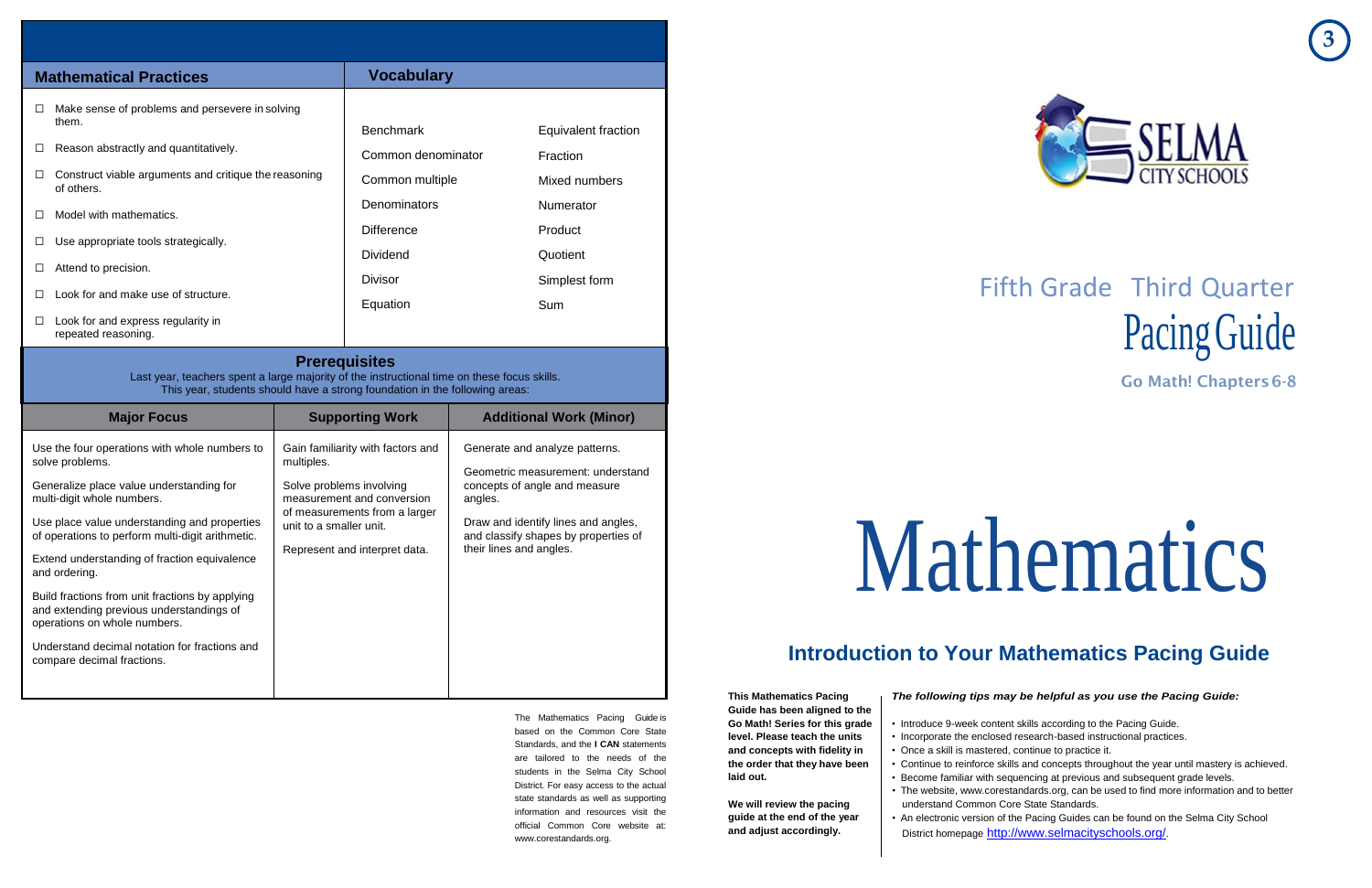| <b>Grade 5</b>                                                                       |                                                                                      | <b>Mathematics</b>                                                                                                                                                                                                                                                                                                                                                                                                                                                                                                                                                                                                                                                                                                                                                                                                                                                                                                                                                                                                                                                                                                                                                                                                                                                                                                                                                                                                                                                                                                                                                                                                                                                                                                                                                                                                                                                                                                                                                                          |                                                                                      | <b>Third Qu</b>                                                 |
|--------------------------------------------------------------------------------------|--------------------------------------------------------------------------------------|---------------------------------------------------------------------------------------------------------------------------------------------------------------------------------------------------------------------------------------------------------------------------------------------------------------------------------------------------------------------------------------------------------------------------------------------------------------------------------------------------------------------------------------------------------------------------------------------------------------------------------------------------------------------------------------------------------------------------------------------------------------------------------------------------------------------------------------------------------------------------------------------------------------------------------------------------------------------------------------------------------------------------------------------------------------------------------------------------------------------------------------------------------------------------------------------------------------------------------------------------------------------------------------------------------------------------------------------------------------------------------------------------------------------------------------------------------------------------------------------------------------------------------------------------------------------------------------------------------------------------------------------------------------------------------------------------------------------------------------------------------------------------------------------------------------------------------------------------------------------------------------------------------------------------------------------------------------------------------------------|--------------------------------------------------------------------------------------|-----------------------------------------------------------------|
|                                                                                      | <b>Operations &amp; Algebraic Thinking   Number &amp; Operations in Base Ten </b>    | <b>Number &amp; Operations - Fractions</b>                                                                                                                                                                                                                                                                                                                                                                                                                                                                                                                                                                                                                                                                                                                                                                                                                                                                                                                                                                                                                                                                                                                                                                                                                                                                                                                                                                                                                                                                                                                                                                                                                                                                                                                                                                                                                                                                                                                                                  | <b>Measurement &amp; Data</b>                                                        | <b>Geometry</b>                                                 |
| This is not a focus area<br>during this quarter.                                     | This is not a focus area<br>during this quarter.                                     | <b>5.NF.1</b><br>$\Box$ I CAN add and subtract fractions with unlike<br>denominators (including mixed numbers) and<br>simplify my answers.<br>$\Box$ I CAN find and use equivalent fractions.                                                                                                                                                                                                                                                                                                                                                                                                                                                                                                                                                                                                                                                                                                                                                                                                                                                                                                                                                                                                                                                                                                                                                                                                                                                                                                                                                                                                                                                                                                                                                                                                                                                                                                                                                                                               | This is not a focus<br>area during this<br>quarter.                                  | This is not a focu<br>during this qua                           |
| Continue to reinforce skills and<br>concepts previously introduced,<br>as necessary. | Continue to reinforce skills and<br>concepts previously introduced,<br>as necessary. | $\Box$ I CAN convert between improper fractions and<br>mixed numbers.<br>5.NF.1: Add and subtract fractions with unlike<br>denominators (including mixed numbers) by replacing<br>given fractions with equivalent fractions in such a way as<br>to produce an equivalent sum or difference of fractions<br>with like denominators.<br>Lessons 6.4-6.8, 6.10<br>SchoolsPLP: Lessons 64,67,68,69,70,72,73<br><b>Ready Common Core: Lesson 10</b><br><b>5.NF.2</b><br>$\Box$ I CAN solve word problems using addition and<br>subtraction of fractions with like and unlike<br>denominators.<br>5.NF.2: Solve word problems involving addition and<br>subtraction of fractions referring to the same whole,<br>including cases of unlike denominators, e.g., by using<br>visual fraction models or equations to represent the<br>problem. Use benchmark fractions and number sense of<br>fractions to estimate mentally and assess the<br>reasonableness of answers.<br><b>Lessons 6.1-6.3, 6.9</b><br>$\bullet$<br>SchoolsPLP: Lessons 62,63,65,66<br><b>Ready Common Core: Lesson 11</b><br><b>5.NF.3</b><br>$\Box$ <b>I CAN</b> explain a fraction as division of the<br>numerator by the denominator.<br>$\Box$ I CAN solve division of whole number word<br>problems where the answer is a fraction or mixed<br>number.<br>5.NF.3: Interpret a fraction as division of the numerator<br>by the denominator ( $a/b = a \div b$ ). Solve word problems<br>involving division of whole numbers leading to answers in<br>the form of fractions or mixed<br>numbers, e.g., by using visual fraction models or<br>equations to represent the problem.<br>• Lesson 8.3<br>SchoolsPLP: Lessons 71,76,91<br><b>Ready Common Core: Lesson 12</b><br><b>5.NF.4</b><br>$\Box$ I CAN multiply a fraction by a whole number using<br>various strategies.<br>$\Box$ I CAN use various strategies to find the area of a<br>rectangle with fraction side lengths and represent<br>the area with a fraction. | Continue to reinforce skills and<br>concepts previously<br>introduced, as necessary. | Continue to reinforce<br>concepts previously in<br>as necessary |

## **Third Quarter**

#### *This is not a focus area during this quarter.*

*Continue to reinforce skills and concepts previously introduced, as necessary.*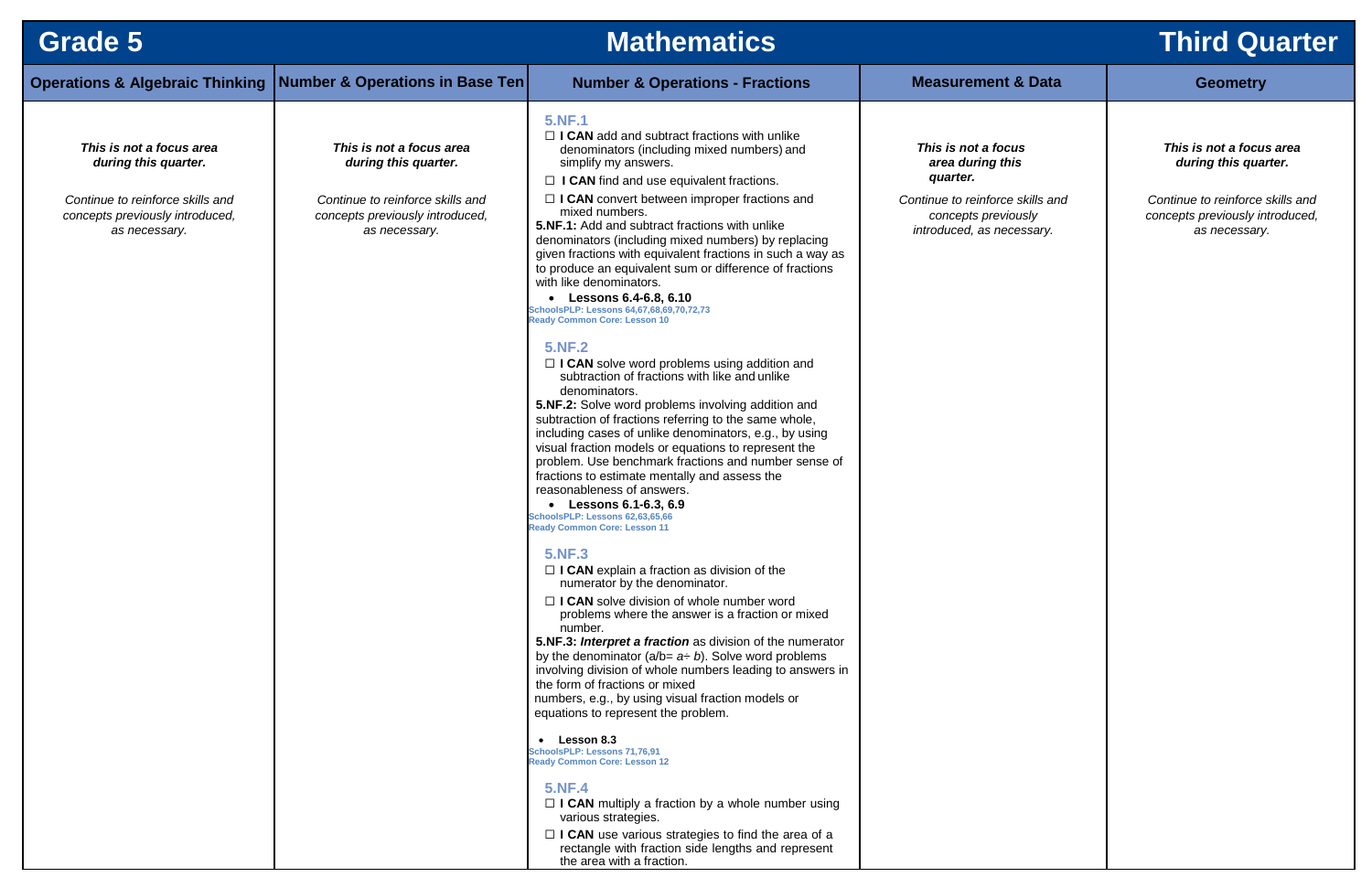#### **5.NF.4:** *Apply and extend previous understandings* of

**5.NF.4a:** Interpret the product (a/b) *× q* as *a* parts of a partition of *q* into *b* equal parts; equivalently, as the result of a sequence of operations  $a \times q \div b$ .

multiplication to multiply a fraction or whole number by a fraction.

#### **Lessons 7.1-7.3, 7.6**

**5.NF.4b:** Find the area of a rectangle with fractional side lengths by tiling it with unit squares of the appropriate unit fraction side lengths and show that the area is the same as would be found by multiplying the side lengths. Multiply fractional side lengths to find areas of rectangles and represent fraction products as rectangular areas.

- □ **I CAN** understand when I multiply a number by a fraction the product will be smaller than the given number.
- □ **I CAN** understand when multiplying a number by a fraction greater than 1 the product will be greater than the given number.

#### **Lessons 7.4, 7.7**

□ **I CAN** solve real world problems by multiplying fractions and mixed numbers.

SchoolsPLP: Lessons 77,78,79,80,82,83,85 Ready Common Core: Lessons 13 and 14

#### **5.NF.5**

- □ **I CAN** understand and apply dividing a unit fraction by a whole number.
- ☐ **I CAN** understand and apply dividing awhole number by a unit fraction.
- □ **I CAN** solve real world problems by dividing fractions and whole numbers.

**5.NF.5:** Interpret multiplication as scaling (resizing), by: **5.NF.5a:** Comparing the size of a product to the size of one factor on the basis of the size of the other factor, without performing the indicated multiplication. **SchoolsPLP: Lessons 81,84,86 Ready Common Core: Lesson 15**

#### **5.NF.6**

**5.NF.6:** *Solve real-world problems* involving multiplication of fractions and mixed numbers, e.g., by using visual fraction models or equations to represent the problem.

 **Lesson 7.9 SchoolsPLP: Lessons 87 and 88 Ready Common Core: Lesson 16**

#### **5.NF.7**

**5.NF.7:** *Apply and extend previous understandings* of division to divide unit fractions by whole numbers and whole numbers by unit fractions. (Students able to multiply fractions in general can develop strategies to divide fractions in general by reasoning about the

relationship between multiplication and division. However, division of a fraction by a fraction is not a requirement at this grade.)

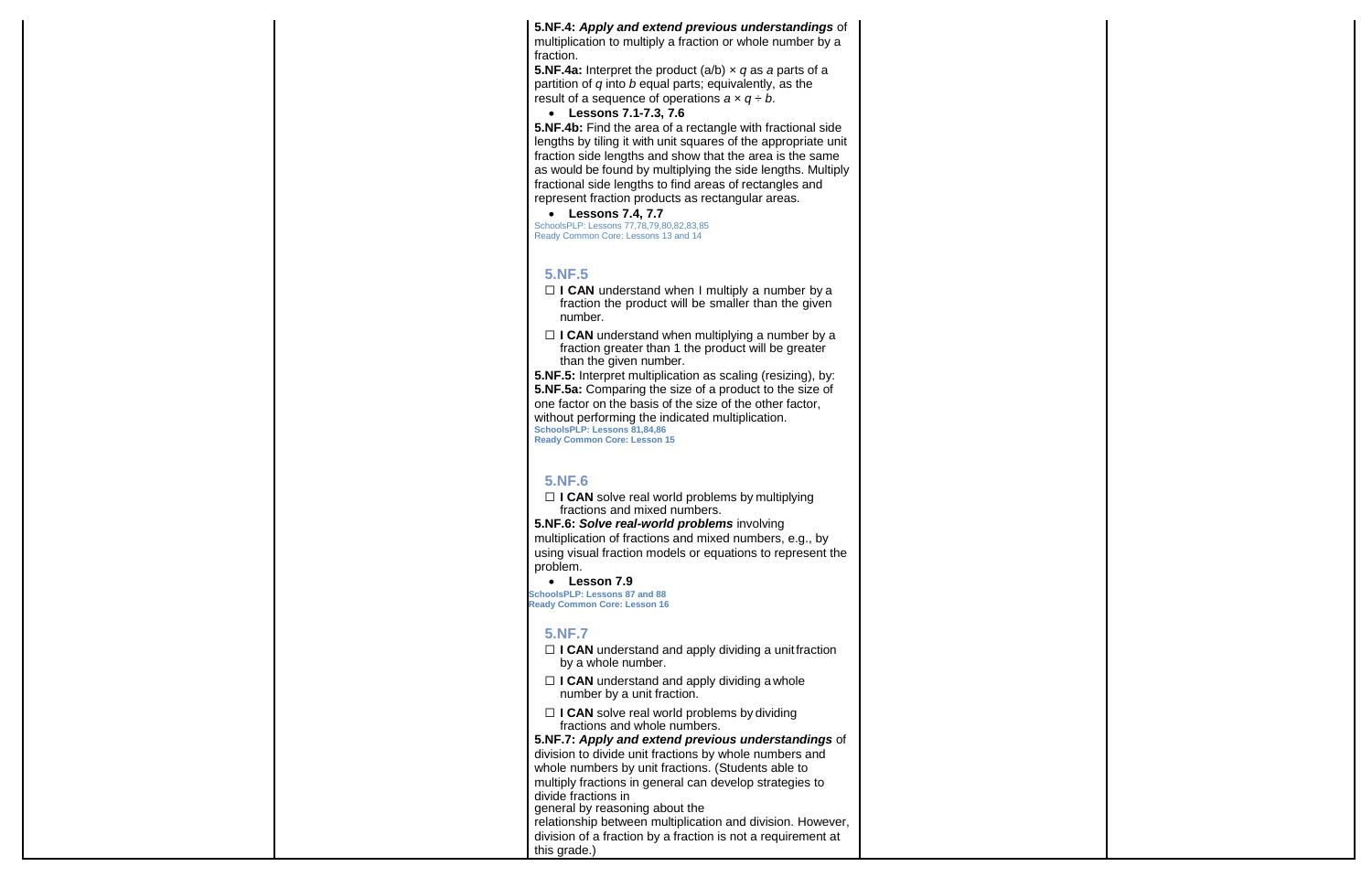**5.NF.7a:** *Interpret division* of a unit fraction by a nonzero whole number and compute such quotients. **Lesson 8.1 5.NF.7b:** *Interpret division* of a whole number by a unit fraction, and compute such quotients. **Lesson 8.2 5.NF.7c:** Solve real-world problems involving division of unit fractions by nonzero whole numbers and division of whole numbers by unit fractions, e.g., by using visual fraction models and equations to represent the problem. **Lessons 8.4-8.5 SchoolsPLP: Lessons 89,90,92,93 Ready Common Core: Lessons 17 and 18**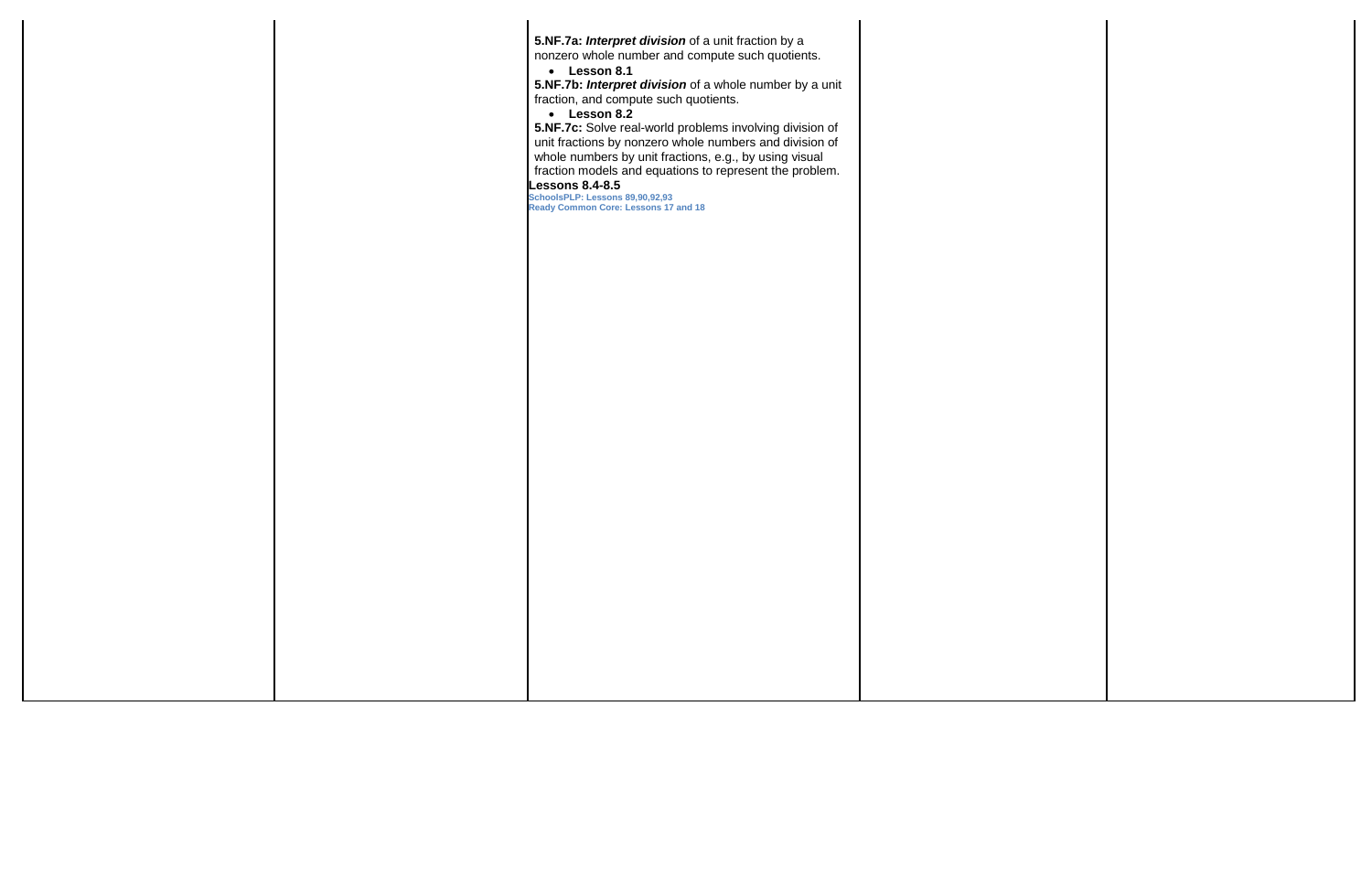# Fifth Grade Fourth Quarter Pacing Guide

**Go Math! Chapters9-11**

# Mathematics

## **Introduction to Your Mathematics Pacing Guide**

The Mathematics Pacing Guide is based on the Common Core State Standards, and the **I CAN** statements are tailored to the needs of the students in the Selma City School District. For easy access to the actual state standards as well as supporting information and resources visit the official Common Core website at: [www.corestandards.org.](http://www.corestandards.org/)

**This Mathematics Pacing Guide has been aligned to the Go Math! Series for this grade level. Please teach the units and concepts with fidelity in the order that they have been laid out.**

**We will review the pacing guide at the end of the year and adjust accordingly.**

#### *The following tips may be helpful as you use the Pacing Guide:*

#### *The following tips may be helpful as you use the Pacing Guide:*

- Introduce 9-week content skills according to the Pacing Guide.
- Incorporate the enclosed research-based instructional practices.
- Once a skill is mastered, continue to practice it.
- The website, [www.corestandards.org,](http://www.corestandards.org/) can be used to find more information and to better
- 
- 
- 
- Continue to reinforce skills and concepts throughout the year until mastery is achieved. • Become familiar with sequencing at previous and subsequent grade levels.
- 
- understand Common Core State Standards.
- An electronic version of the Pacing Guides can be found on the Selma City School District homepage <http://www.selmacityschools.org/>.



| <b>Mathematical Practices</b>                                                 | <b>Vocabulary</b>                |                          |                        |  |
|-------------------------------------------------------------------------------|----------------------------------|--------------------------|------------------------|--|
| Make sense of problems and persevere in solving<br>$\Box$<br>them.            | <b>OA</b><br><b>Ordered Pair</b> | Length                   | Origin                 |  |
| Reason abstractly and quantitatively.                                         | <b>MD</b>                        | Line graph               | Pound                  |  |
| Construct viable arguments and critique the reasoning<br>$\Box$<br>of others. | Capacity<br>Data                 | Liter<br>Line Plot       | X axis<br>X coordinate |  |
| Model with mathematics.                                                       | Decimeter                        | Mass                     | Y axis                 |  |
| Use appropriate tools strategically.                                          | Dekameter<br>Gallon              | Meter<br>Mile            | Y coordinate<br>Scale  |  |
| Attend to precision.                                                          | Gram                             | Milligram                | Ton                    |  |
| Look for and make use of structure.                                           | Interval                         | Milliliter<br>Millimeter | Weight                 |  |
| Look for and express regularity in<br>Ш<br>repeated reasoning.                |                                  |                          |                        |  |

#### **Prerequisites**

Last year, teachers spent a large majority of the instructional time on these focus skills. This year, students should have a strong foundation in the following areas:

| <b>Major Focus</b>                                                                                                                                                                                                                                                                                                                                                 | <b>Supporting Work</b>                                                                                                                                                                                 | <b>Additional Work (Minor)</b>                                                                                                                                                                                            |
|--------------------------------------------------------------------------------------------------------------------------------------------------------------------------------------------------------------------------------------------------------------------------------------------------------------------------------------------------------------------|--------------------------------------------------------------------------------------------------------------------------------------------------------------------------------------------------------|---------------------------------------------------------------------------------------------------------------------------------------------------------------------------------------------------------------------------|
| Use the four operations with whole numbers to<br>solve problems.<br>Generalize place value understanding for<br>multi-digit whole numbers.<br>Use place value understanding and properties<br>of operations to perform multi-digit arithmetic.<br>Extend understanding of fraction equivalence<br>and ordering.<br>Build fractions from unit fractions by applying | Gain familiarity with factors and<br>multiples.<br>Solve problems involving<br>measurement and conversion<br>of measurements from a larger<br>unit to a smaller unit.<br>Represent and interpret data. | Generate and analyze patterns.<br>Geometric measurement: understand<br>concepts of angle and measure<br>angles.<br>Draw and identify lines and angles,<br>and classify shapes by properties of<br>their lines and angles. |
| and extending previous understandings of<br>operations on whole numbers.<br>Understand decimal notation for fractions, and<br>compare decimal fractions.                                                                                                                                                                                                           |                                                                                                                                                                                                        |                                                                                                                                                                                                                           |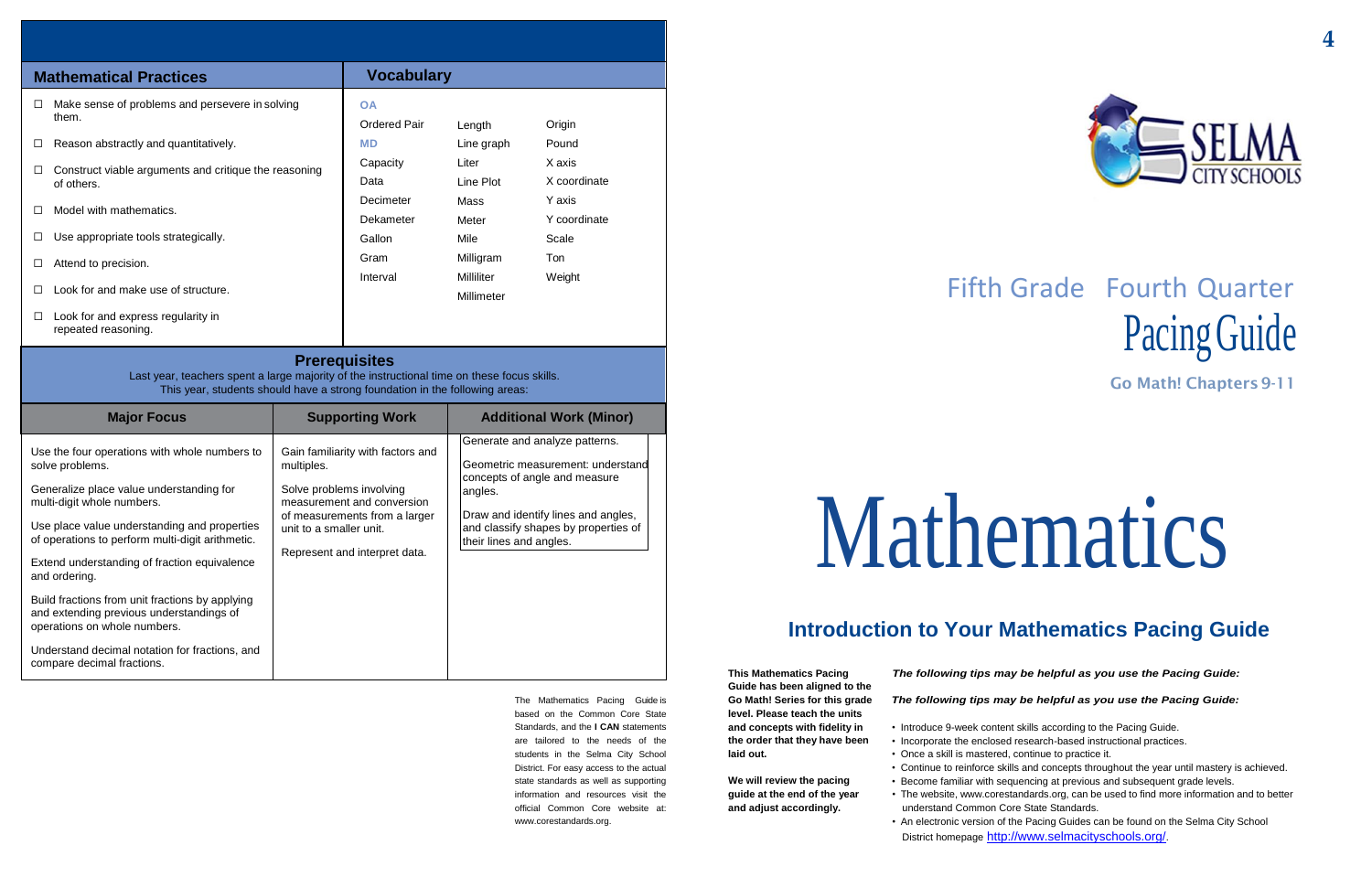| <b>Grade 5</b>                                                                                                                                                                                                                                            |                                                                                                                                          | <b>Mathematics</b>                                                                                                                       |                                                                                                                                                                                                                                                                                                                                                                                                                                                                                                                                                                                                                                                                                                                                                                                                                                                                                                                                                                                                                                                                                                                                                                                                                                                                                                                                                                                                                                                                                                                                                                                                                                                                    | <b>Fourth Quarter</b>                                                                                                                                                                                                                                                                                                                                                                                                                                                                                                                                                                                                                                                                                                                                                                                                                                                                                                                                                                                                                                                                                                                                                                                                                                                                                                                                                                                                                                                                                                                                                                                                                                                                                                                                                                                                               |
|-----------------------------------------------------------------------------------------------------------------------------------------------------------------------------------------------------------------------------------------------------------|------------------------------------------------------------------------------------------------------------------------------------------|------------------------------------------------------------------------------------------------------------------------------------------|--------------------------------------------------------------------------------------------------------------------------------------------------------------------------------------------------------------------------------------------------------------------------------------------------------------------------------------------------------------------------------------------------------------------------------------------------------------------------------------------------------------------------------------------------------------------------------------------------------------------------------------------------------------------------------------------------------------------------------------------------------------------------------------------------------------------------------------------------------------------------------------------------------------------------------------------------------------------------------------------------------------------------------------------------------------------------------------------------------------------------------------------------------------------------------------------------------------------------------------------------------------------------------------------------------------------------------------------------------------------------------------------------------------------------------------------------------------------------------------------------------------------------------------------------------------------------------------------------------------------------------------------------------------------|-------------------------------------------------------------------------------------------------------------------------------------------------------------------------------------------------------------------------------------------------------------------------------------------------------------------------------------------------------------------------------------------------------------------------------------------------------------------------------------------------------------------------------------------------------------------------------------------------------------------------------------------------------------------------------------------------------------------------------------------------------------------------------------------------------------------------------------------------------------------------------------------------------------------------------------------------------------------------------------------------------------------------------------------------------------------------------------------------------------------------------------------------------------------------------------------------------------------------------------------------------------------------------------------------------------------------------------------------------------------------------------------------------------------------------------------------------------------------------------------------------------------------------------------------------------------------------------------------------------------------------------------------------------------------------------------------------------------------------------------------------------------------------------------------------------------------------------|
| <b>Operations &amp; Algebraic Thinking</b>                                                                                                                                                                                                                | <b>Number &amp; Operations in Base Ten</b>                                                                                               | <b>Number &amp; Operations - Fractions</b>                                                                                               | <b>Measurement &amp; Data</b>                                                                                                                                                                                                                                                                                                                                                                                                                                                                                                                                                                                                                                                                                                                                                                                                                                                                                                                                                                                                                                                                                                                                                                                                                                                                                                                                                                                                                                                                                                                                                                                                                                      | <b>Geometry</b>                                                                                                                                                                                                                                                                                                                                                                                                                                                                                                                                                                                                                                                                                                                                                                                                                                                                                                                                                                                                                                                                                                                                                                                                                                                                                                                                                                                                                                                                                                                                                                                                                                                                                                                                                                                                                     |
| 5.0A.3<br>$\Box$ I CAN use given rules to generate<br>numerical patterns, for ordered pairs,<br>and graph the ordered pairs on a<br>coordinate plane.<br>SchoolsPLP: Lessons 74,112,113,114,115,116117,118,119,127<br><b>Ready Common Core: Lesson 20</b> | This is not a focus area<br>during this quarter.<br>Continue to reinforce skills and<br>concepts previously introduced,<br>as necessary. | This is not a focus area<br>during this quarter.<br>Continue to reinforce skills and<br>concepts previously introduced,<br>as necessary. | 5.MD.1<br>$\Box$ I CAN convert measurement units<br>within a measurement system.<br><b>5.MD.1: Convert among different-sized</b><br>standard measurement units within a given<br>measurement system (e.g., convert 5 cm to<br>0.05 m), and use these conversions in<br>solving multistep, real-world problems.<br>• Lessons 10.1-10.7<br>SchoolsPLP: Lessons 132,133,134,135,136137,138,139<br><b>Ready Common Core: Lessons 21 and 22</b><br>5.MD.2<br>$\Box$ I CAN make and use a line plot with<br>fractions.<br>5.MD.2: Make a line plot to display a data set<br>of measurements in fractions of a unit<br>$(1/2, 1/4, 1/8)$ . Use operations on fractions for<br>this grade to solve problems involving<br>information presented in line plots.<br>• Lesson 9.1<br><b>SchoolsPLP: Lessons</b><br>170.171.172.173.174.175.176.177.178.179<br><b>Ready Common Core: Lesson 23</b><br><b>5.MD.3</b><br>$\Box$ I CAN recognize one cubic unit of<br>volume.<br>$\Box$ I CAN understand that volume<br>is measured using cubic units to<br>completely fill a solid figure.<br>5.MD.3: Recognize volume as an attribute of<br>solid figures and understand concepts of<br>volume measurement.<br>• Lesson 11.5<br><b>5.MD.3a:</b> A cube with side length 1 unit, called<br>a "unit cube," is said to have "one cubic unit"<br>of volume, and can be used to measure<br>volume.<br>• Lesson 11.6<br><b>5.MD.3b:</b> A solid figure which can be packed<br>without gaps or overlaps using n unit cubes is<br>said to have a volume of n cubic units.<br>• Lesson 11.7<br>SchoolsPLP: Lessons 152,153,154,155,156,158,159,161<br><b>Ready Common Core: Lesson 24</b> | 5.G.1<br>$\Box$ I CAN find a point using positive<br>ordered pairs.<br>5.G.1: Use a pair of perpendicular number<br>lines, called axes, to define a coordinate<br>system with the intersection of the lines (the<br>origin) arranged to coincide with the 0 on each<br>line and a given point in the plane located by<br>using an ordered pair of numbers, called its<br>coordinates. Understand that the first number<br>indicates how far to travel from the origin in the<br>direction of one axis, and the second number<br>indicates how far to travel in the direction of the<br>second axis, with the convention that the<br>names of the two axes and the coordinates<br>correspond (e.g., x-axis and x-coordinate, y-<br>axis and y- coordinate).<br>$\bullet$ Lesson 9.2<br><b>SchoolsPLP: Lessons 120,121,123,129</b><br><b>Ready Common Core: Lesson 28</b><br>5.G.2<br>$\Box$ I CAN solve real world problems by<br>graphing positive ordered pairs.<br>5.G.2: Represent real-world and mathematical<br>problems by graphing points in the first<br>quadrant of the coordinate plane and interpret<br>coordinate values of points in the context of<br>the situation.<br>• Lessons 9.3-9.4<br>SchoolsPLP: Lessons 122,124,125,126,128,130<br><b>Ready Common Core: Lesson 29</b><br>5.G.3<br>$\Box$ I CAN identify and categorize<br>similarities between 2-dimensional<br>objects.<br>5.G.3: Understand that attributes belonging to<br>a category of two-dimensional figures also<br>belong to all subcategories of that category.<br>• Lessons 11.1-11.2, 11.4<br><b>SchoolsPLP: Lessons</b><br>141, 142, 143, 144, 145, 146, 147, 148, 149, 150<br><b>Ready Common Core: Lesson 31</b><br>5.G.4<br>$\Box$ I CAN name 2-dimensional figures<br>based on properties.<br>5.G.4: Classify two-dimensional figures in a |